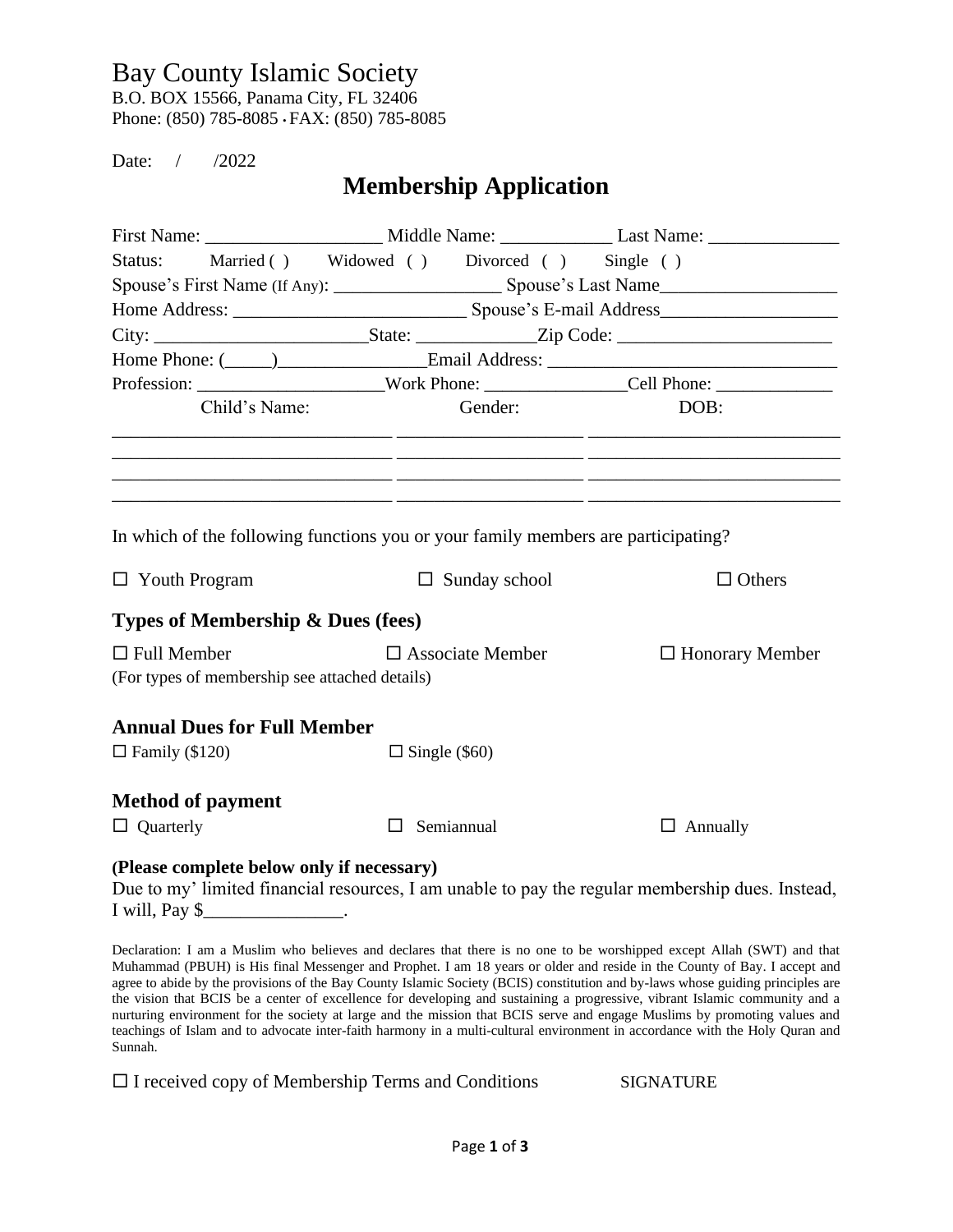B.O. BOX 15566, Panama City, FL 32406 Phone: (850) 785-8085 • FAX: (850) 785-8085

# **Membership Terms and Conditions**

| <b>Features</b>                      | <b>Full Member</b> | <b>Associate Member</b> | Honorary<br>Member |
|--------------------------------------|--------------------|-------------------------|--------------------|
| - Must be a Muslim.                  |                    |                         | X                  |
| - Fees.                              |                    | X                       |                    |
| - Eligibility for voting.            |                    | X                       | X                  |
| - Community contact list.            |                    |                         |                    |
| - Participating in Community events. |                    |                         |                    |
| - Stores discounts.                  |                    | X                       |                    |

#### **Membership Benefits**

- Run for BCIS Board of Director.
- Vote in BCIS elections and in General Assembly meetings.
- Discounts on BCIS events and functions.
- Automatic invitation to BCIS events.
- **Discounts at local shops/stores and more**. (Members will be provided a discount card and a list of participating stores.

#### **Rules of Membership**

- 1. Any member may resign or withdraw his/her membership upon a written letter to the Executive Committee of Bay County Islamic Society. (Membership dues are non-refundable)
- 2. The Executive Committee may suspend the membership in any of the occurrences:
	- A. Failure to pay membership fees.
	- B. Conviction of a member in a court of law for committing a criminal act.
	- C. Direct or indirect involvement of a member in any attempt to obstruct any of Bay County Islamic Society programs, activities, and rules.
	- D. Dissemination by a member of any publications or leaflets that may attack the integrity of Bay County Islamic Society, any of its appointed or elected officers, staff, and volunteers.
- 3. The appeal of membership suspension: any suspended member has the right to appeal within 30 calendar days to executive committee/Board. The Board of Director's decision is final.
- 4. Bay County Islamic Society reserves the right to accept or reject any applicant at discretion of the executive committee.
- 5. Applicant / Member acknowledges that use of the Bay County Islamic Society facilities, is to be used at applicant / member's own risk, involves risks and dangers which may arise, and member / applicant assumes all risks of injury to person and property that may be sustained as a result. This is to apply as well as to minor of any member / applicant.